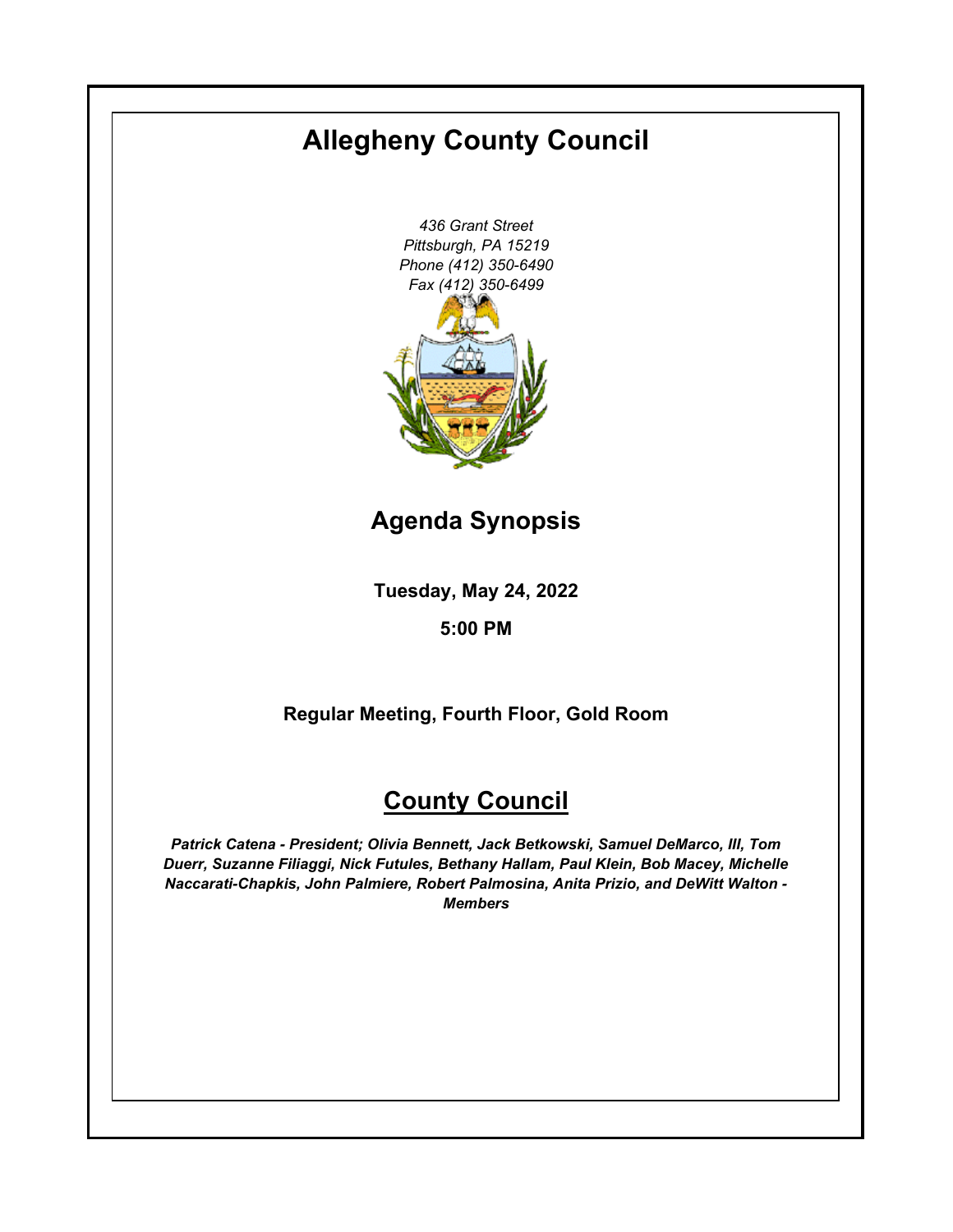# **I. Call To Order**

# **II. Pledge of Allegiance**

# **III. Silent Prayer or Reflection**

**IV. Roll Call**

|                   | Council Members 11 - Bennett, DeMarco, Duerr, Filiaggi, Futules, Klein, Macey, Palmosina, Prizio, |
|-------------------|---------------------------------------------------------------------------------------------------|
| Present:          | Walton and Catena                                                                                 |
| Council Members 0 |                                                                                                   |
| <b>Absent:</b>    |                                                                                                   |
|                   | Council Members 4 - Betkowski, Hallam, Naccarati-Chapkis and Palmiere                             |
| Phone:            |                                                                                                   |
|                   |                                                                                                   |

# **V. Proclamations/Certificates**

| 12302-22 | A proclamation recognizing the 20th Anniversary of the Avalon Public Library in<br>its current location.                 |
|----------|--------------------------------------------------------------------------------------------------------------------------|
|          | <b>Sponsors:</b> Council Member Catena                                                                                   |
|          | This proclamation was presented.                                                                                         |
| 12303-22 | A proclamation recognizing the week of May 23rd through May 28th as Period<br>Poverty Awareness Week.                    |
|          | Sponsors: Council Member Macey and All Members of Council                                                                |
|          | This proclamation was read into the record.                                                                              |
| 12304-22 | A proclamation recognizing May 23rd as Teen Mental Health Awareness Day in<br>Allegheny County.                          |
|          | <b>Sponsors:</b> Council Member Bennett and All Members of Council                                                       |
|          | This proclamation was presented.                                                                                         |
| 12305-22 | A proclamation congratulating the Fox Chapel Boys Basketball Team on<br>capturing the Class 6-A basketball championship. |
|          | Sponsors: Council Member Prizio and Council Member Futules                                                               |
|          | This proclamation was read into the record.                                                                              |
| 12306-22 | A proclamation recognizing the 2022 Castle Shannon Community Day.                                                        |
|          | <b>Sponsors:</b> Council Member Palmiere                                                                                 |
|          | This proclamation was read into the record.                                                                              |
| 12307-22 | A proclamation recognizing the 100th Anniversary of the Castle Shannon<br><b>Volunteer Fire Department.</b>              |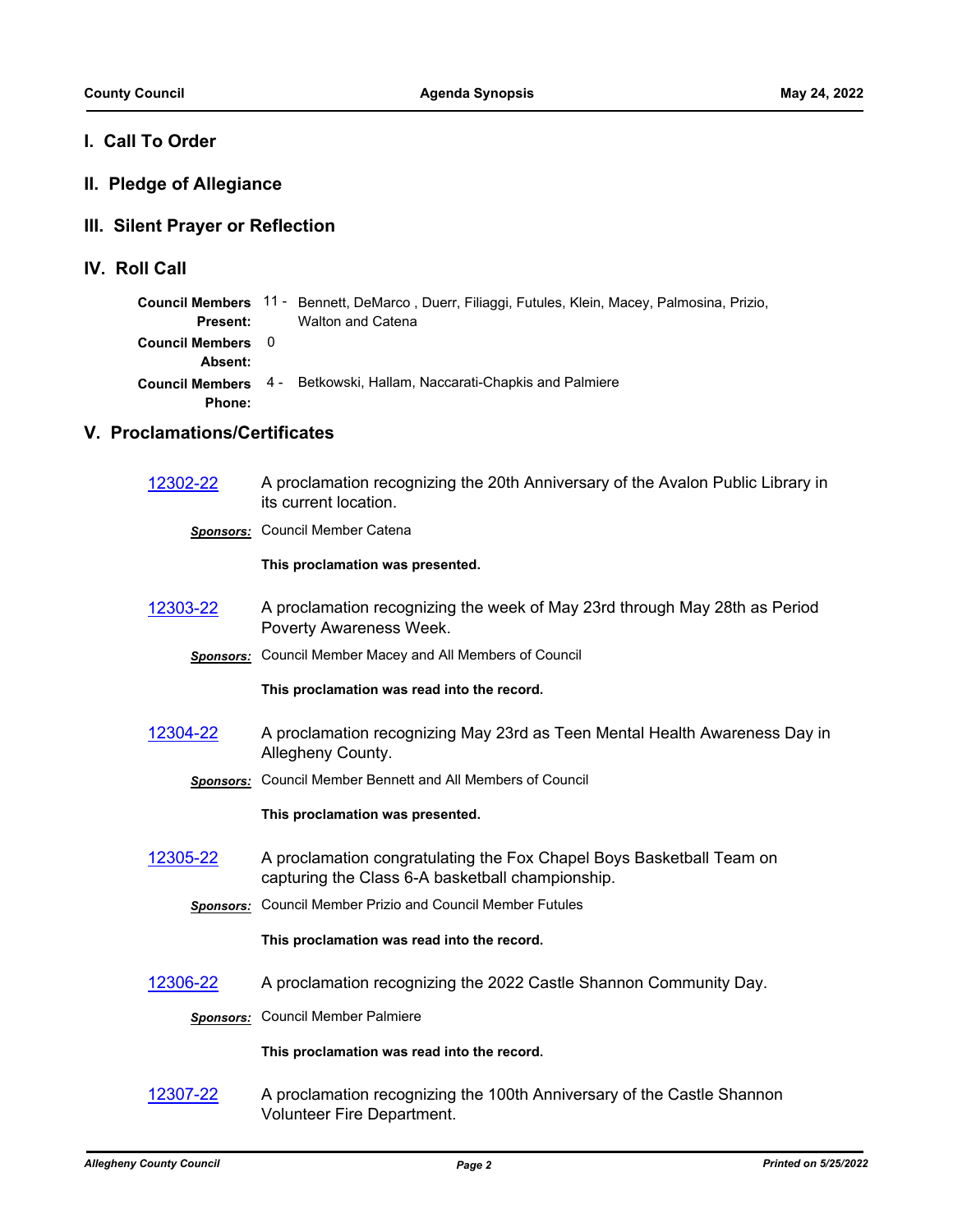|                                                         | <b>Sponsors:</b> Council Member Palmiere                                                                                                                                                |  |  |
|---------------------------------------------------------|-----------------------------------------------------------------------------------------------------------------------------------------------------------------------------------------|--|--|
|                                                         | This proclamation was read into the record.                                                                                                                                             |  |  |
| 12308-22                                                | A proclamation recognizing the 2022 Castle Shannon Community Day.                                                                                                                       |  |  |
|                                                         | <b>Sponsors:</b> Council Member DeMarco                                                                                                                                                 |  |  |
|                                                         | This proclamation was read into the record.                                                                                                                                             |  |  |
| 12309-22                                                | A proclamation honoring the service of former Ross Township Police Chief<br>Vernon Moses who was the first and only Ross Township police officer to die in<br>the line of duty in 1932. |  |  |
|                                                         | Sponsors: Council Member DeMarco and Council Member Betkowski                                                                                                                           |  |  |
|                                                         | This proclamation was read into the record.                                                                                                                                             |  |  |
| 12310-22                                                | A proclamation recognizing the 2022 Clairton Memorial Day celebration.                                                                                                                  |  |  |
|                                                         | <b>Sponsors:</b> Council Member Palmiere                                                                                                                                                |  |  |
|                                                         | This proclamation was read into the record.                                                                                                                                             |  |  |
| 12311-22                                                | A proclamation honoring the Pennsylvania Ancient Order of Hibernians for<br>accepting the MEN Challenge against domestic violence.                                                      |  |  |
|                                                         | <b>Sponsors:</b> Council Member DeMarco and All Members of Council                                                                                                                      |  |  |
|                                                         | This proclamation was read into the record.                                                                                                                                             |  |  |
| 12312-22                                                | A proclamation recognizing the 150th Anniversary of The Linden Grove in Castle<br>Shannon.                                                                                              |  |  |
|                                                         | Sponsors: Council Member Palmiere                                                                                                                                                       |  |  |
|                                                         | This proclamation was read into the record.                                                                                                                                             |  |  |
| VI. Public Comment On Agenda Items                      |                                                                                                                                                                                         |  |  |
| <b>VII. Approval of Minutes</b>                         |                                                                                                                                                                                         |  |  |
| <b>VIII. Presentation of Appointments</b>               |                                                                                                                                                                                         |  |  |
| IX. Unfinished Business                                 |                                                                                                                                                                                         |  |  |
| <b>Committee on Budget and Finance - Second Reading</b> |                                                                                                                                                                                         |  |  |

[12290-22](http://allegheny.legistar.com/gateway.aspx?m=l&id=/matter.aspx?key=13355) A Resolution of the County of Allegheny amending the Grants and Special Accounts Budget for 2022 (Submission #01-22).

*Sponsors:* Chief Executive

#### **A motion was made by Palmosina, seconded by Macey, that this matter be**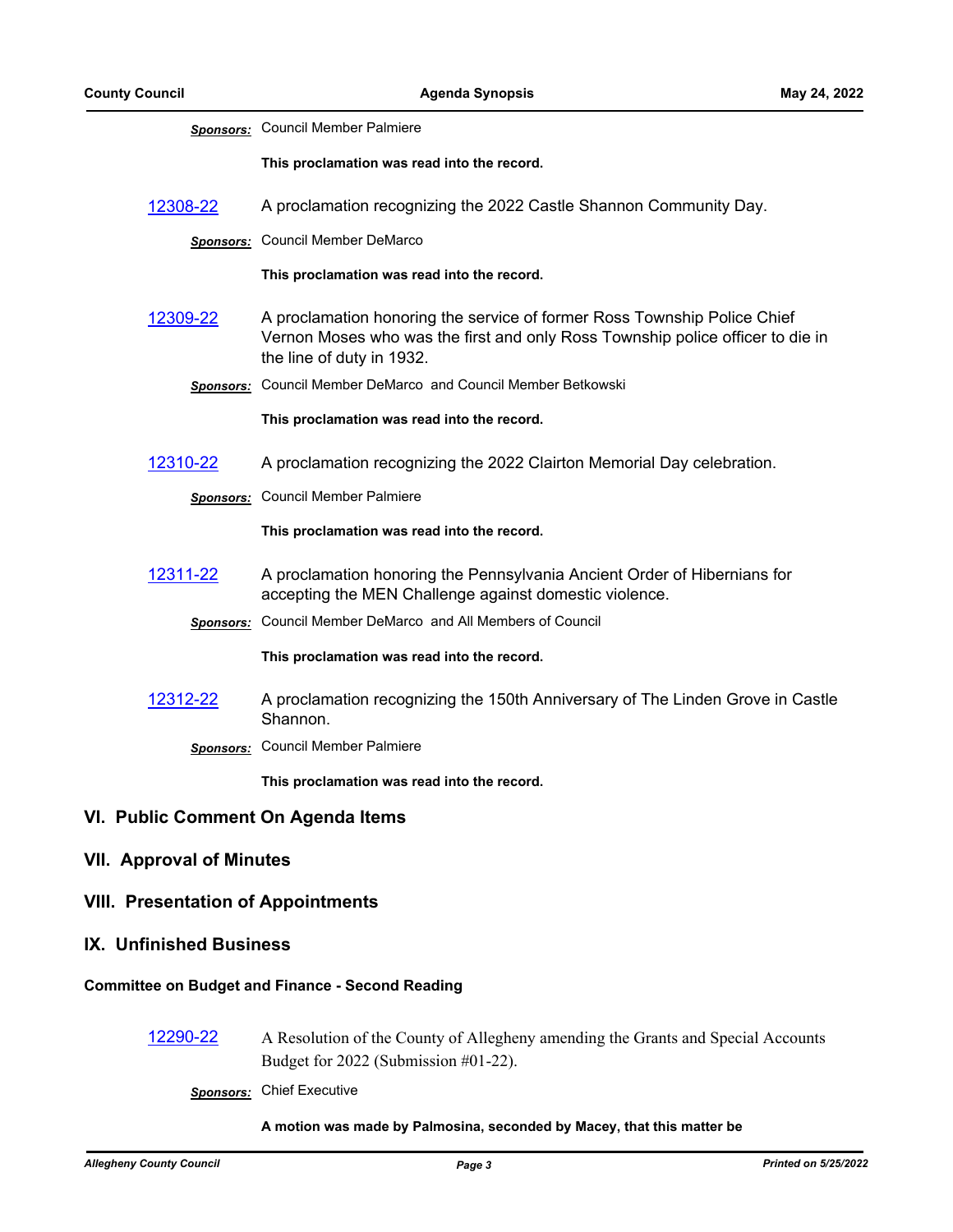#### **Passed for Chief Executive Signature. The motion carried by the following vote:**

Council Members Yes: 11 - Bennett, DeMarco, Duerr, Filiaggi, Futules, Klein, Macey, Palmosina, Prizio, Walton and Catena

**Council Members**  0 **Absent:**

**Council Members Yes**  4 - Betkowski, Hallam, Naccarati-Chapkis and Palmiere

**Phone:**

#### **Committee on Government Reform - Second Reading**

- [12163-22](http://allegheny.legistar.com/gateway.aspx?m=l&id=/matter.aspx?key=13228) An Ordinance amending the Administrative Code of Allegheny County, §5-801.05, entitled "Public Hearings," in order to establish a uniform mechanism for fostering transparency regarding County salary budgeting.
	- *Sponsors:* Council Member Catena and Council Member Hallam

#### **This bill was referred back to the Committee on Government Reform.**

- [12208-22](http://allegheny.legistar.com/gateway.aspx?m=l&id=/matter.aspx?key=13273) An Ordinance of the County of Allegheny, Commonwealth of Pennsylvania, amending and supplementing the Administrative Code of Allegheny County, Part 4 entitled "Executive Branch," Article 401, §5-401.09, entitled "Staff organization and appointments" in order to implement a unified structure governing the appointment of departmental directors and equivalent positions.
	- *Sponsors:* Council Member Catena, Council Member Bennett and Council Member Hallam

#### **This bill was referred back to the Committee on Government Reform.**

### **X. Liaison Reports**

# **XI. New Business - Ordinances & Resolutions**

- [12313-22](http://allegheny.legistar.com/gateway.aspx?m=l&id=/matter.aspx?key=13378) An ordinance of the County of Allegheny, Commonwealth of Pennsylvania, amending Section 1007.11 of County Administrative Code, codified in Chapter 5 of the County Code of Ordinances as Article 1007.11, to provide for an exclusion from the residency requirement for County employment for telecommunications officers and shift commanders in the 911 Communications Division of the Allegheny County Department of Emergency Services.
	- *Sponsors:* Chief Executive, Council Member Walton, Council Member Klein, Council Member Duerr, Council Member DeMarco , Council Member Macey, Council Member Filiaggi, Council Member Futules, Council Member Palmiere and Council Member Catena

**This bill was referred to the Committee on Public Safety.**

[12314-22](http://allegheny.legistar.com/gateway.aspx?m=l&id=/matter.aspx?key=13379) An Ordinance of the Council of the County of Allegheny ratifying amendments that revise §2105.90, "Gasoline Volatility," §2107.15, "Methods-Gasoline Volatility and RFG," and §2101.20, "Definitions," of the Allegheny County Health Department Rules and Regulations, Article XXI, "Air Pollution Control".